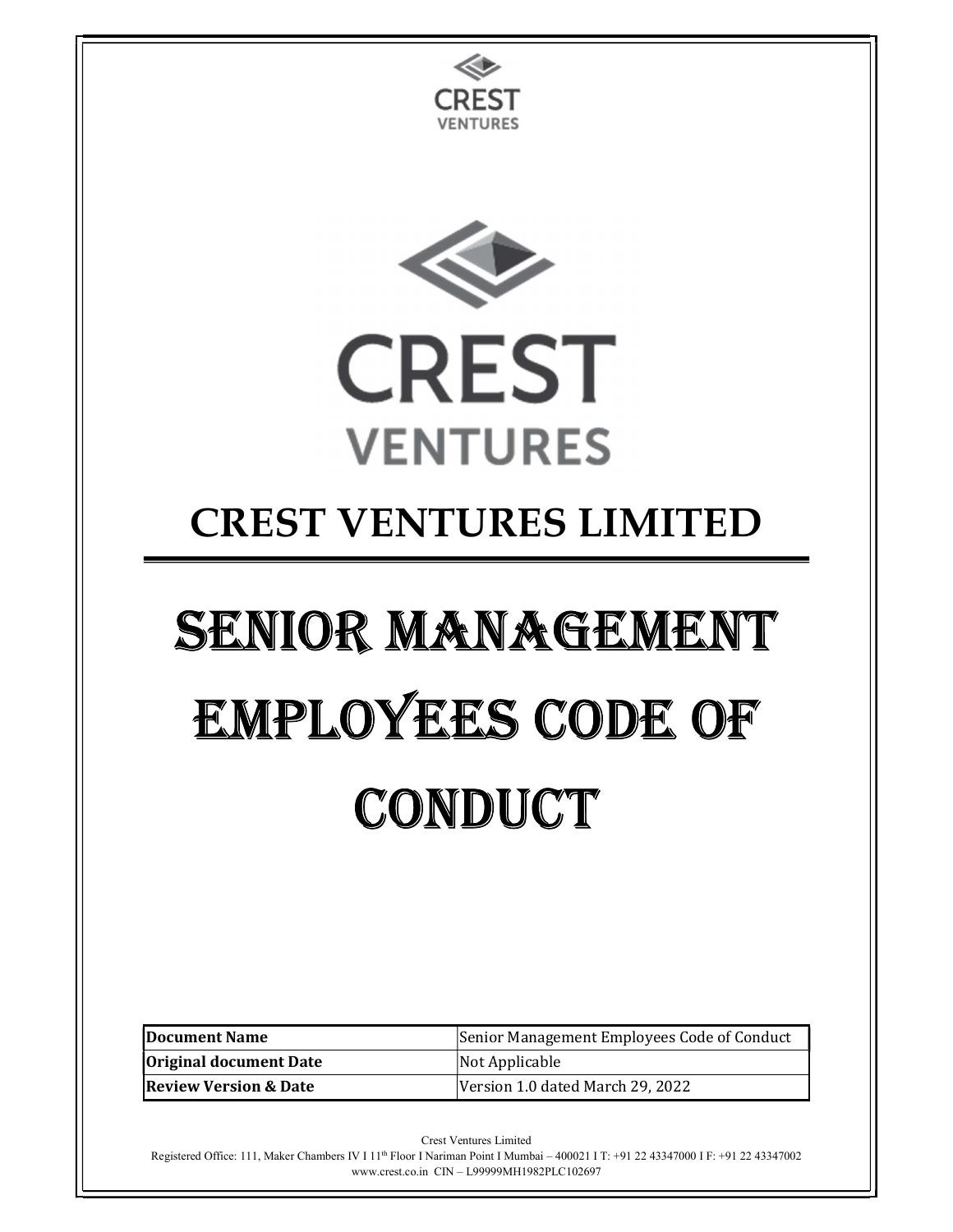



- 1. Preamble
- 2. Honesty and Integrity
- 3. Conflict of Interest
- 4. Corporate Opportunities
- 5. Compliance
- 6. Confidentiality of Information
- 7. Insider Trading
- 8. Gift and Donations
- 9. Protection of Assets
- 10. Amendments, Modification and Waivers
- 11. Periodic Review
- 12. Acknowledgement

Crest Ventures Limited Registered Office: 111, Maker Chambers IV I 11<sup>th</sup> Floor I Nariman Point I Mumbai – 400021 I T: +91 22 43347000 I F: +91 22 43347002 www.crest.co.in CIN – L99999MH1982PLC102697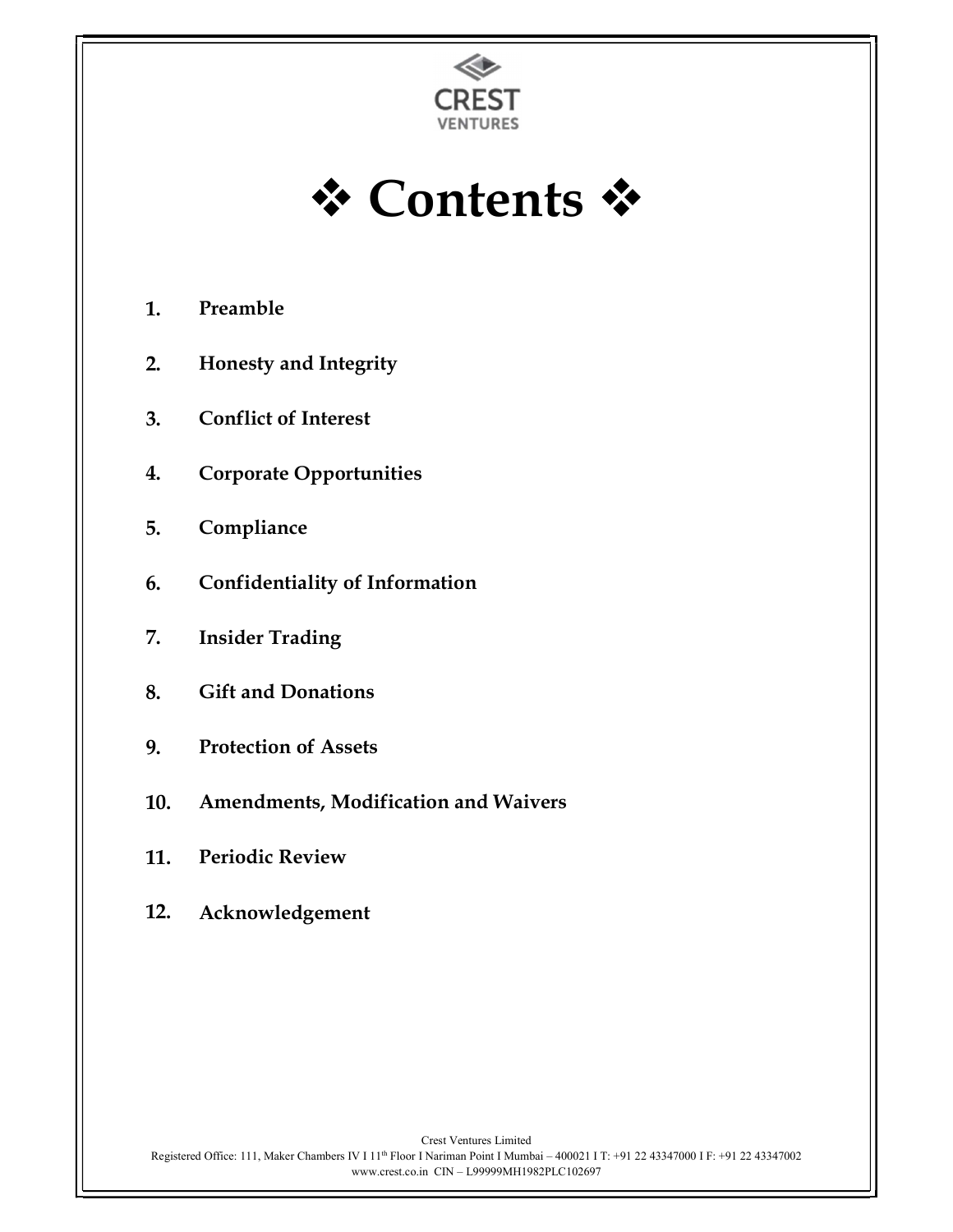

# SENIOR MANAGEMENT EMPLOYEES CODE OF CONDUCT

## 1. PREAMBLE:

All designated and senior management employees must act within the bounds of the authority conferred upon them and with a duty to take informed decisions and create policies in the best interests of the Company and its shareholders/stakeholders.

The Code of Conduct is prepared considering that the Company has been handed over by the various stakeholders in trust and the designated and senior management employees are the trustees of these stakeholders and owe a responsibility to ensure that the organization is managed in a manner that protects and further the interest of our stakeholders. Adoption of this Code of Conduct will send a strong message regarding the importance of ethical conduct at Crest Ventures Limited ("CVL") and the protection of investors' interests. This Code is also formulated in accordance with the requirements of the Listing Agreements of the Stock Exchanges, as well as our own vision of good governance. With a view to maintain the high standards that the Company requires, the following rules/code of conduct should be observed in all activities in respect of the Company.

## 2. HONESTY AND INTEGRITY:

All designated and senior management employees shall conduct their activities, on behalf of the Company and on their personal behalf, with honesty, integrity and fairness. They shall act in good faith, responsibly, with due care, competence and diligence, without allowing their independent judgment to be subordinated. They shall act in the best interests of the Company and fulfill their fiduciary obligations and responsibilities.

# 3. CONFLICT OF INTEREST:

The term "Conflict of Interest" pertains to situations in which personal financial or other consideration(s) may compromise, or have the appearance of compromising the professional judgement of the Management personnel. A Conflict of Interest exists where the interests or benefits of Management Personnel or of people or entities related to them conflicts with the interests or benefits of the Company.

- a. The designated and senior management employees shall endeavour to avoid having his or her private interests therefore, or appear to interfere, with the interests of the Company or his or her ability to perform his or her duties and responsibilities objectively and effectively.
- b. The designated and senior management employees shall avoid receiving, or permitting members of their immediate family to receive, improper personal benefits from the Company.

Crest Ventures Limited Registered Office: 111, Maker Chambers IV I 11th Floor I Nariman Point I Mumbai – 400021 I T: +91 22 43347000 I F: +91 22 43347002 www.crest.co.in CIN – L99999MH1982PLC102697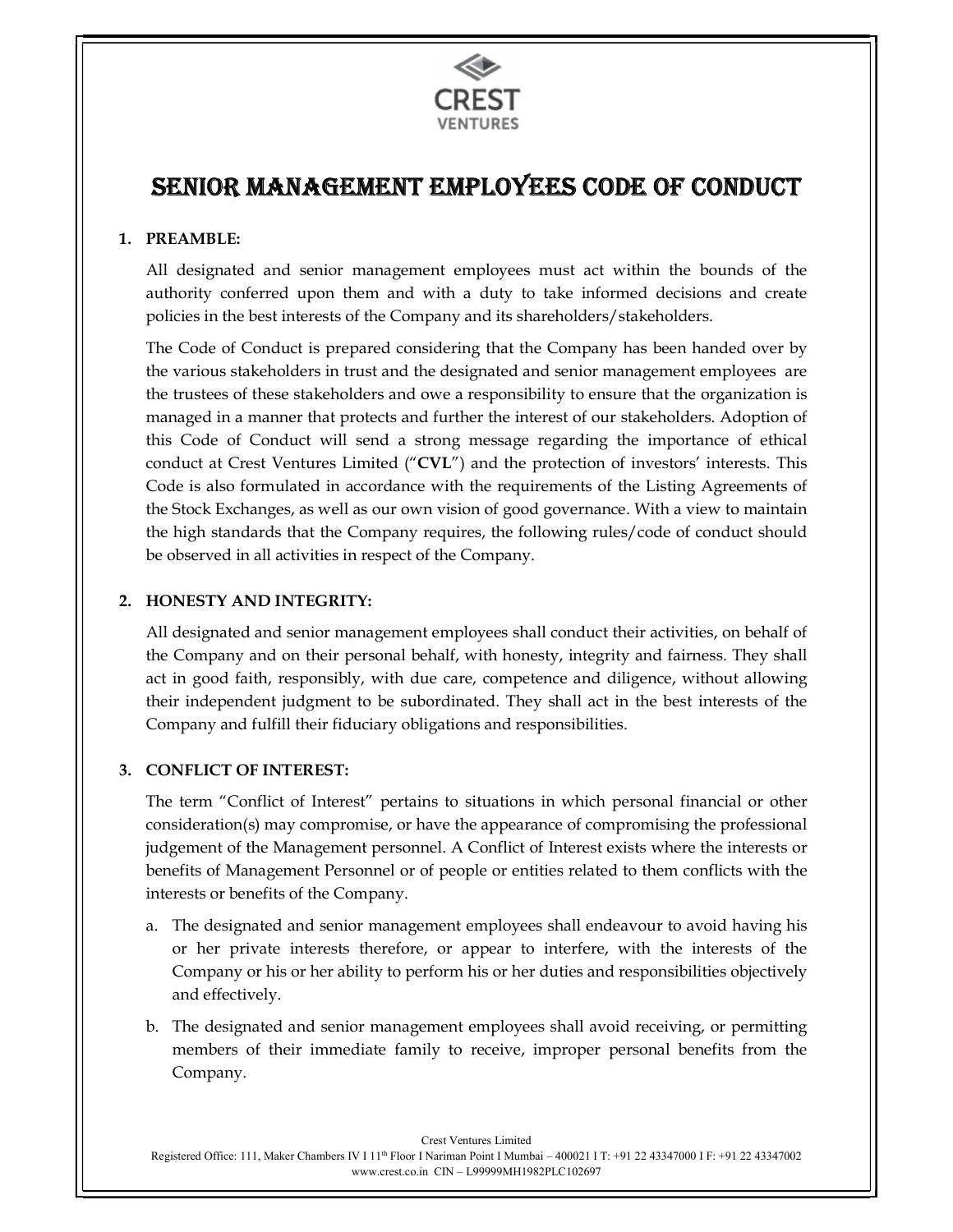

- c. The designated and senior management employees shall make full disclosure to the entire Board of any transaction or relationship that the he reasonably expects could give rise to an actual or apparent conflict of interests with the Company and seek the Board's authorization to pursue such transaction or relationship.
- d. The designated and senior management employee is expected to avoid situation in which his/her personal interest could conflict with the interest of the Company. In the event, when any such conflict of interest arises in the course of the business, the same may be reported to the Board for their approval.

## 4. CORPORATE OPPORTUNITIES:

- a. In carrying out their duties and responsibilities the designated and senior management employees shall avoid making use of corporate opportunities for themselves, that are discovered through the use their position as Director for personal gain or competing with the Company.
- b. If the designated and senior management employees reasonably believes that a contemplated transaction might be a corporate opportunity or a competitive transaction, the designated and senior management employees shall make full disclosure to the entire Board and seek its authorization to pursue such transaction.

#### 5. COMPLIANCE:

The designated and senior management employees are required to comply with all the applicable laws, rules and regulations, both in letter and in spirit. In order to assist the Company in promoting lawful and ethical behaviour, the designated and senior management employees must report any possible violation of laws, rules, regulations or the code of conduct to the Board of Directors.

# 6. CONFIDENTIALITY OF INFORMATION:

Any information concerning the Company's business, its customers, suppliers, etc., which is not in the public domain and to which the designated and senior management employees have access or possesses such information, must be considered confidential and held in confidence, unless authorized to do so and when disclosure is required under any law. No designated and senior management employees shall provide any information either formally or informally, to the press or any other publicity media, unless specially authorized.

# 7. INSIDER TRADING:

A designated and senior management employees shall not derive benefit or assist others to derive benefit by giving investment advice from the access to and possession of information about the Company, not in public domain and therefore constitutes insider information.

Crest Ventures Limited Registered Office: 111, Maker Chambers IV I 11th Floor I Nariman Point I Mumbai – 400021 I T: +91 22 43347000 I F: +91 22 43347002 www.crest.co.in CIN – L99999MH1982PLC102697